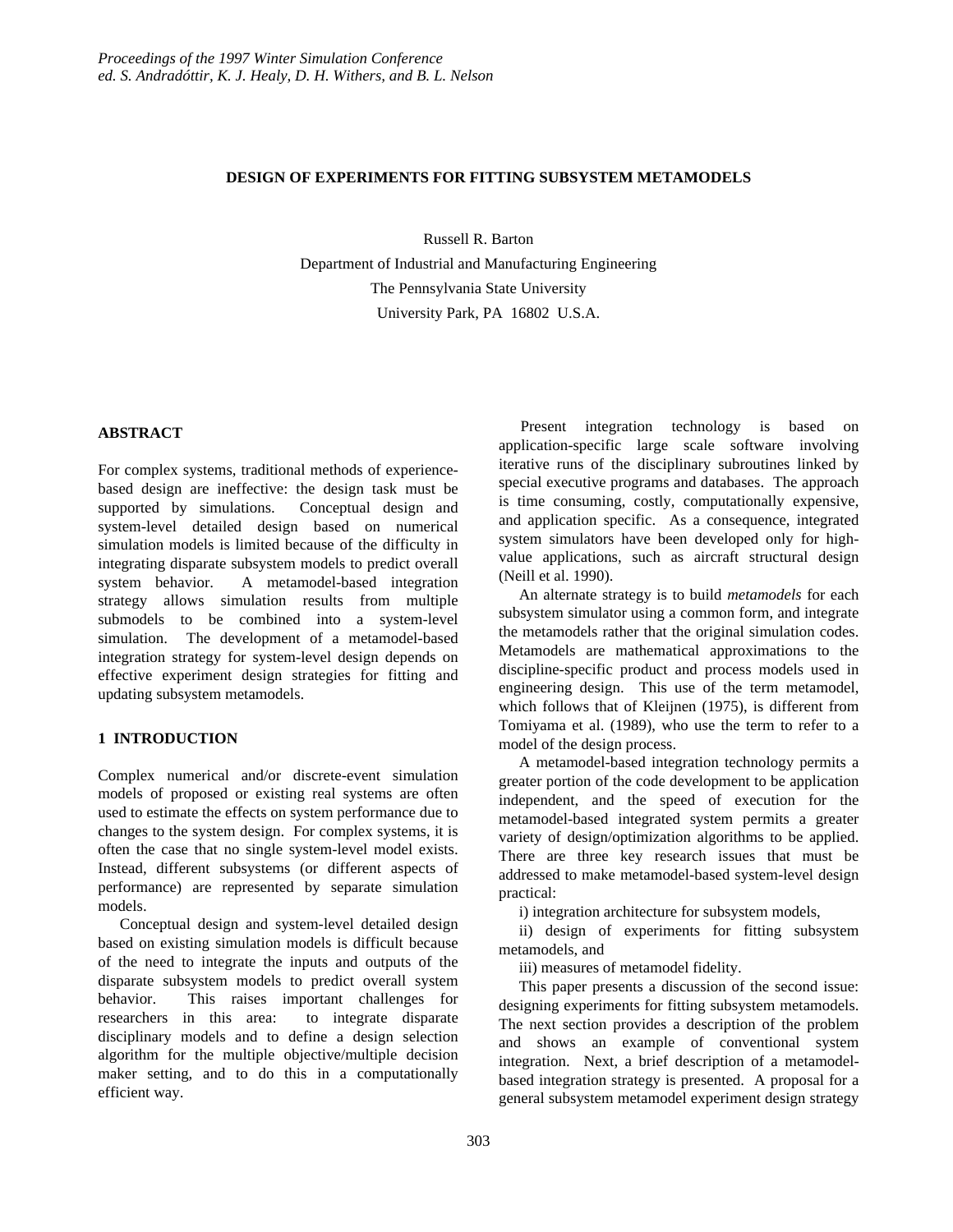is then followed by a simple example to illustrate the advantage of this semi-sequential design strategy. The last section provides a summary of research issues.

## **2 PROBLEM STATEMENT**

The system-level design depends on numerical measures of system performance,  $y_k$ ,  $k = 1, ..., p$ . These, in turn, are mathematical functions that depend on each other and on a set of design parameters,  $x_j$ ,  $j = 1, ..., d$ . That is,

$$
\_\ y_k = f_k(x, y), k = 1, \dots, p.
$$

Note that each *y* may depend on any *xj* or *yk* but need not depend on all other *y*'s nor on all of the design parameter elements in *x*. The system-level design task is to determine values for the components of *x* that result in a desirable performance vector *y*. Typically, the functions are not computed independently, but rather in subsets corresponding to specific simulation/analysis programs which can be viewed as vector-valued functions, say  $g_m$ ,  $m = 1, ..., r$ .

For example, in modeling a product and its manufacturing system,  $y_1$  might be the tensile strength of a critical part,  $y_2$  the material cost per unit,  $y_3$  the average manufacturing flow time, *y*4 the average value of work in process,  $y_5$  the capital equipment cost, and  $y_6$  the overall cost of production per unit. Typically, the calculation of these functions requires two or more separate software programs. In our example, the first two quantities might be calculated from product design parameters using CAD/CAE software  $(g_1)$ . The third and fourth might be calculated using a discrete-event simulation model of the manufacturing operation  $(g_2)$ , and the fifth and sixth using simple accounting models  $(g_3 \text{ and } g_4)$ .

These models share some inputs: a design variable specifying the kind of manufacturing equipment  $(x_4)$  is an input to the discrete event simulation subsystem model and the simple accounting subsystem model for *y*5. Also, some subsystem model outputs are required as inputs to other models. For example, the calculation of  $y_6$  will require  $y_2$  and  $y_5$  as inputs. Figure 1 shows a network representation of the input and output structure for this example, based on an illustrative but arbitrary allocation of six design parameters,  $x_1 - x_6$ . It is coincidental that  $p = d$  in this example.

#### **2.1 Existing Integration Technology**

Typical of the multidisciplinary approach in use today, ASTROS (Neill et al. 1990) provides multidisciplinary integration technology via an executive program which calls separate optimization, modeling, and database routines. This general structure is illustrated in Figure 2.

Each subsystem analysis code corresponds to a *gm*. Sobieszczanski-Sobieski and Haftka (1996) developed a similar structure.



Figure 1: The Relationship Between Design Parameters, Subsystem Models, and Performance Measures for a Simple Example



Figure 2: Typical Structure for Existing Multidisciplinary Integration Technology

A key feature of this integration strategy is the definition of database structures for communication between subsystem analysis codes and the system-level executive program. Westfechtel proposed an objectoriented data structure following Reddy et al. (1993) to include data and analysis tools for integrating computeraided design, computer-aided process planning and NC code generation.

Problem difficulty depends not just on the nature of the subsystem response functions, but on the interconnectedness of the subsystem models. The easiest topology results when each *g* is in a separate component of the graph. The most difficult is when the tripartite graph is complete: every subsystem depends on every design parameter and every (other) subsystem output.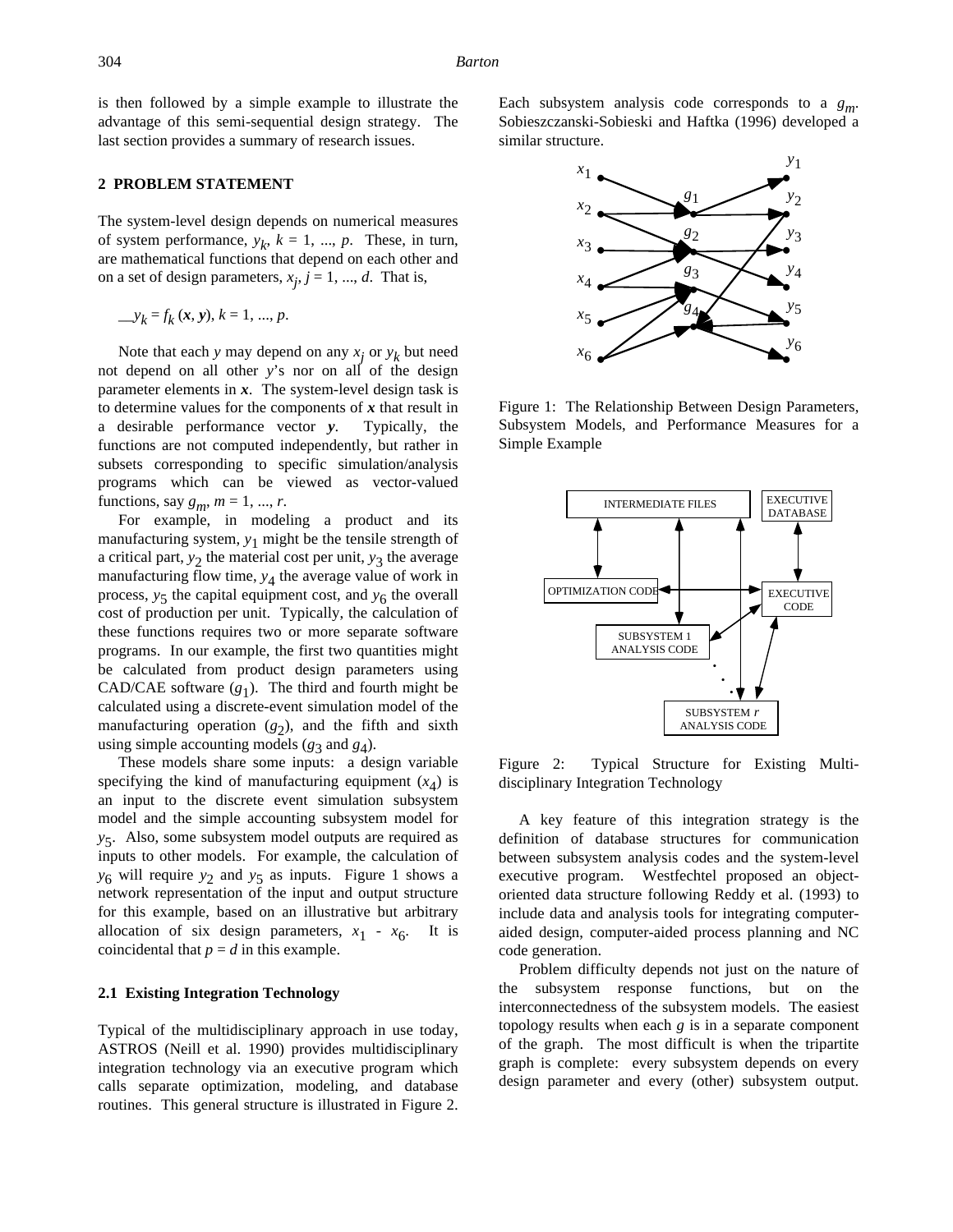These difficulties affect experiment design strategies for fitting subsystem metamodels.

Existing system-level design strategies focus on the integration of existing discipline-specific detailed design codes. Further, the emphasis has been on optimization, yet many system-level design tasks are multidisciplinary and multiobjective, and cannot be expressed in an optimization framework.

# **2.2 The Nature of Multidisciplinary Multiobjective Design**

System-level design involves tradeoffs among multiple objectives that require different engineering and business disciplines to calculate and to assess. The design task requires multicriteria decision making. Zionts cites ten myths of multiple criteria decision making, including the myth of a single decision maker (2), the myth of an optimal solution (4), the myth of limiting consideration to non-dominated (Pareto-optimal) solutions (5), and the myth of the existence of a utility or value function (6).

Generally, numerical combinations of multiple objectives are referred to as utility functions, although many names for such functions appear in the multidisciplinary optimization literature. Messac (1996) created a system-level objective function based on the sum of interdependent 'preference functions' constructed for each design objective. He proposed preference functions as an alternative to von Neumann-Morgenstern utility functions (von Neumann and Morgenstern 1953, Luce and Raiffa 1957) because of the difficulty in determining the appropriate utility function for an engineering design problem (Thurston et al. 1994). Yoshimura and Kondo (1995) developed an objective combining design performance and manufacturing cost using utility theory. The calibration of the utility function used an estimation of '50% satisfactory' designs for both performance and manufacturing cost, rather than the usual lottery equivalence calculation.

While Thurston et al. (1994) recommend the use of utility functions, Hazelrigg (1996a, 1996b, p.300) points out that such utility functions do not generally exist for groups of decision makers (Arrow 1951, Fishburn 1987). The difficulty described by Hazelrigg relates to myths (2), (5), and (6) of Zionts and exposes the conflict between group decision making and optimization. The concept of transitivity in design says that if design A is preferred to design B, and design B is preferred to design C, then design A is preferred to design C. This assumption is at the core of many optimization methods based on local improvement. For single-objective decisions, under the assumption of a single well-defined value of the objective for each particular set of design parameters this concept is reasonable, and thus the

success of mathematical programming methods for single-objective design optimization.

Unfortunately, in engineering design there is often more than one objective, and more than one decision maker. The concept of transitivity for group (or even individual) ranking of choices has many difficulties when the choice is based on multiple characteristics or objectives, and so the search for a global optimum design based on pairwise comparisons (or local improvement) may not be appropriate (DeLong 1991). Instead, a comparison among Pareto optimal designs or design regions (based on one or more multiobjective functions) should be provided to decision makers, who may choose a design using democratic or other procedures. It is not necessary that the Pareto-optimal designs will form a single connected set in design parameter space. In fact Pareto-optimal regions of design space may be disconnected regions that are full-dimensional or lower dimensional such as segments of curves, or even points. Thus the phrase *multiobjective design optimization* may be an oxymoron; a more appropriate goal might be *multiobjective design selection*.

An effective experiment design strategy for metamodel-based system-level design must recognize this nature of the multidisciplinary multiobjective design problem. In some cases optimization is appropriate. In others, tradeoff studies involve the identification and exploration of local Pareto optimal regions, local sensitivity analysis and robust design.

#### **3 METAMODEL-BASED SYSTEM DESIGN**

Sobieszczanski-Sobieski and Haftka (1996) discuss four advantages of metamodel approximations for use with design space search codes: i) the need for a large number of response evaluations as part of the design process, ii) as a tool to integrate software from different disciplines and perhaps different machines (for example, Tai et al. 1995 and Giunta et al. 1995), iii) to overcome jagged response surfaces that arise from numerical roundoff or deliberately incorporated random factors, and iv) to permit visualizations of the entire design space (Mistree et al. 1994). They cite three metamodel approaches for global approximations: simplified physical models (with scale factors calibrated by the full model), polynomial response surface approximations, and neural networks.

Quadratic response surfaces are the most commonly used metamodels, although recent developments suggest other metamodel types could provide better global approximation (Barton 1992, 1994). Osyczka and Zajac (1990) use response surface metamodels fit via facecentered composite designs for complex optimization tradeoffs that multicriteria optimization requires. They suggest interactive graphical methods for the selection of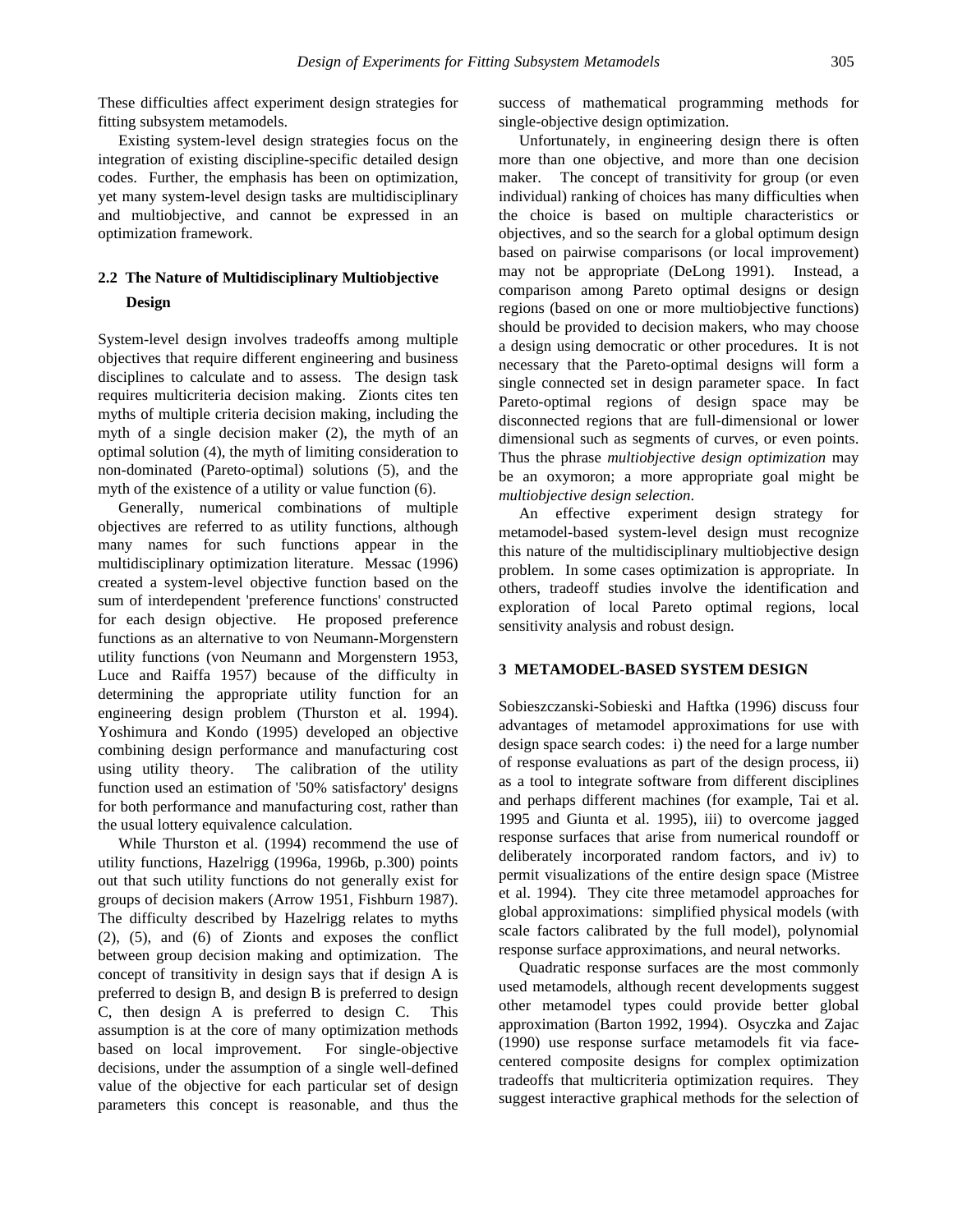a Pareto-optimal design, and note the accuracy limitations of the metamodeling approach.

A metamodel-based integration strategy offers an effective way to address many computational difficulties in multidisciplinary optimization. First, a metamodeling strategy permits a general integration strategy that can be implemented for all sources and combinations of disciplinary models. The metamodeling strategy simplifies optimization and/or examination of the system performance over the system design space, and, depending on the metamodel form, subsystem metamodels may be combined analytically to form the system metamodel, perhaps automatically as well. Second, new approximation methods reduce concerns about global model fidelity that are an inherent shortcoming of polynomial approximations. Third, the metamodeling approach permits rapid evaluation of system performance for alternative designs, relieving the limitation of examining one or a few candidates and relying on the questionable concept of a single, algorithm-determined 'optimal' design.

A general metamodel-based multidisciplinary design integration strategy that links approximation models for all disciplinary submodels to form an overall system model is illustrated in Figure 3.



Figure 3: Proposed Structure for Metamodel-based Integration Strategy

Full subsystem disciplinary model analyses and perhaps optimizations are run for specific sets of design parameter values to fit the metamodels. The number of runs and the design parameter settings for each run are determined by the DOE/Fitting modules. The DOE strategy may differ for different metamodel types. The fitting modules calibrate the appropriate metamodel to

the disciplinary run data, and determine the adequacy of the metamodel fit for each of the output variables. The DOE/Fitting module can request additional disciplinary subsystem runs if necessary. The integration module combines the discipline-specific metamodels based on an integration model, to produce a system metamodel which has as inputs all design parameters and as output all performance measures. The system metamodel is exercised by a user through a user interface that includes graphical exploration of the design space, identification and exploration of the Pareto region, and utility-based optimization. The fidelity of the metamodel representations is maintained by monitoring the design regions of current interest to the user, assessing the adequacy of the fit (validity) of the subsystem metamodels and the system metamodel, and prescribing additional calibration runs through the individual DOE modules. The additional runs may be conducted automatically, or requested of the user, depending on the difficulty in interfacing the discipline-specific subsystem codes to the Updating Controller.

#### **4 EXPERIMENT DESIGN STRATEGY**

The validity of model-based design depends on the validity of the model, which in turn depends on the validity of the subsystem models. This is true as well for metamodel-based design, but subsystem (meta)model validity also depends on the experiment designs used to fit the metamodels, the metamodel types, and the intended use (Sargent 1991).

The traditional emphasis for simulation metamodels has been simultaneously defined designs such as fractional factorial or central composite designs, used to fit polynomial metamodels. Occasionally the design process is two-stage: a screening fractional factorial design to identify the design parameters having significant effect on performance, followed by a higher order model and a more complete design on the remaining set of parameters (see Donohue et al. 1993 and Chen et al. 1996).

Since simulations typically compute results for one design point at a time, sequential designs may provide an advantage. There has been little work in this area, although such a strategy is used by Tu and Barton (1997) to develop efficient designs for metamodels used for Monte-Carlo estimates of yield. A sequential approach might be used in place of simultaneous designs for steps 1 and 4a in the strategy described below.

#### **4.1 Semi-sequential Design Strategies**

A form of sequential design has been applied to metamodel-based design. Designs are sometimes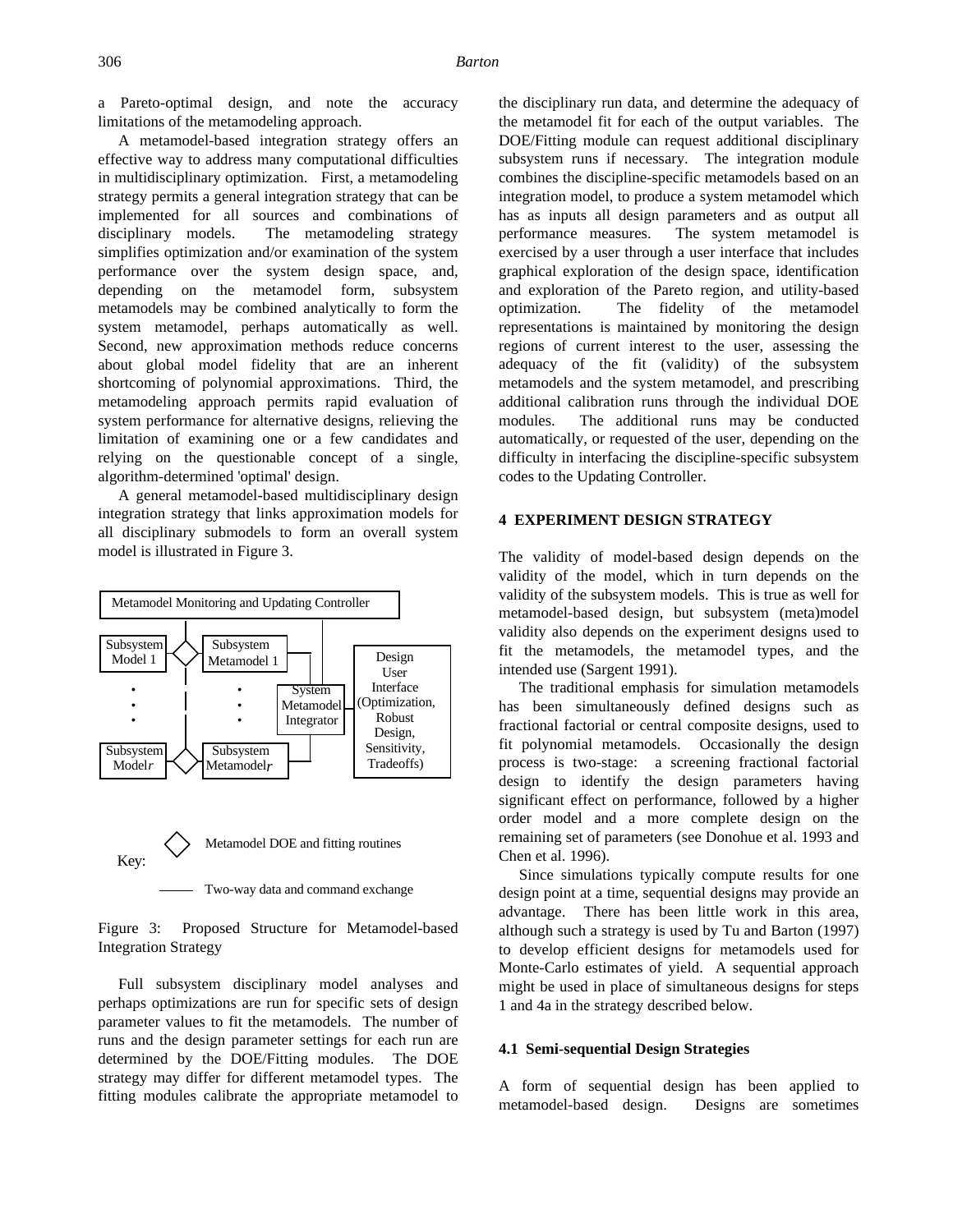updated as optimization iterations progress, focusing on the region of the current optimization iterates. Each update may consist of a simultaneous set of runs, rather than an individual run, and so the method might be called a *semi-sequential* strategy.

For example, Toporov (1992) proposed a metamodeling method based on quadratic polynomial approximation of the response and constraint functions (fit by weighted least-squares), followed by a nonlinear programming optimization applied to the approximating objective and constraints. A sequential experiment design for fitting the approximations was modified after each optimization cycle, excluding points no longer in the 'region of interest,' and adding  $n + 1$  new evaluations for a problem with *n* design parameters (Toporov et al. 1993). A move-limit strategy and a new weighting procedure for the least squares fitting were proposed by Toporov et al. (1996) to try to improve optimization performance in conjunction with an adaptive discretization error strategy for the finite element calculations. Toporov's *region of interest* will play a role when the experiment designs are updated based on recent design iterations. A too-rapid reduction in the *region of interest* size resulted in premature termination of the optimization process. The work of Toporov and coauthors did not address metamodel-based integration: the authors assumed the existence of a single integrated numerical code for calculating multidisciplinary objective and constraint function values.

There is no point in requesting an additional subsystem analysis whenever a subsystem metamodel evaluation is needed. In this case the subsystem models could be called directly, and the metamodel structure would provide no benefit. The metamodel monitoring and updating function shown in Figure 3 suggests a different approach, monitoring the adequacy of the metamodel fit as design iterations progress and conducting additional experimental runs to improve metamodel fits only when required. The controller must decide when additional runs are needed and where in design parameter space they should be conducted.

Determining *when* additional runs are needed is really a validation issue, and so validation research may be useful in answering this question. Yesilyurt and Patera (1993) provide one example of such a strategy. They use metamodels for deterministic subproblems that can be expressed as a functional applied to a field satisfying initial-boundary-value conditions. The strategy was applied to modeling two-dimensional laminar flow and convective heat transfer as a function of two design parameters, eddy promoter displacement and radius. The paper describes two metamodel types: piecewiseconstant metamodels based on a Voronoi subdivision about sampled design points, and a bivariate interpolation method for scattered data.

The primary contribution of this work is the validation methodology that the authors propose. Monte Carlo samples of the design parameter vector are drawn, according to a Bayesian importance distribution function, *r*. For each vector, the difference between the metamodel prediction, *y'* and the model prediction, *y* is computed. The maximum of these differences is used in a probability statement of the form: "the *r*-measure of the set of design parameters where the metamodel error exceeds  $E_{\text{max}}$  is less than  $e_1$  with probability greater than 1 -  $e_2$ ." The validation methodology sets the number of samples required for a given  $(e_1, e_2)$ . Unfortunately, for high-dimensional design vectors, a small *r*-measure may still produce an unacceptably large region with poor fit. Yesilyurt and Patera's metamodel-based optimization procedure redefines *r* at the end of an optimization cycle using Monte Carlo validation bound to identify a reduced search region where the simulation model response is likely to be better than a pre-defined value. Unfortunately, in practice they observed that the search regions were not reduced substantially using this approach.

Determining *where* additional runs are needed can be based on self-assessment of the metamodel. For example, prediction intervals can be computed for any parameter vector for polynomial regression models using the general linear model assumptions, and new runs can be specified at points in the current *region of interest* with large prediction intervals. Similar prediction error estimates can be evaluated for spatial correlation models, again based on probability model assumptions (Sacks et al. 1989). In addition, cross-validation can be used for self-assessment of many metamodel types, and bootstrapping may be useful for some experiment design types.

The general structure of a semi-sequential strategy for updating subsystem metamodels is shown below. This structure helps to clarify areas where further research is needed.

**Step 1. Establish Initial Designs and Fit Each Subsystem Metamodel:** *Initial designs will generally be determined by the metamodel type and the number of subsystem design parameters. Possible designs include Plackett-Burman, factorial, fractional factorial, central composite, small composite (Draper 1985), Latin hypercube and other orthogonal arrays (Owen 1992, Tang 1993).*

**Step 2. Determine Current** *Region of Interest* **in Design Parameter Space:** *The current region of interest may be determined in a number of ways. It may be*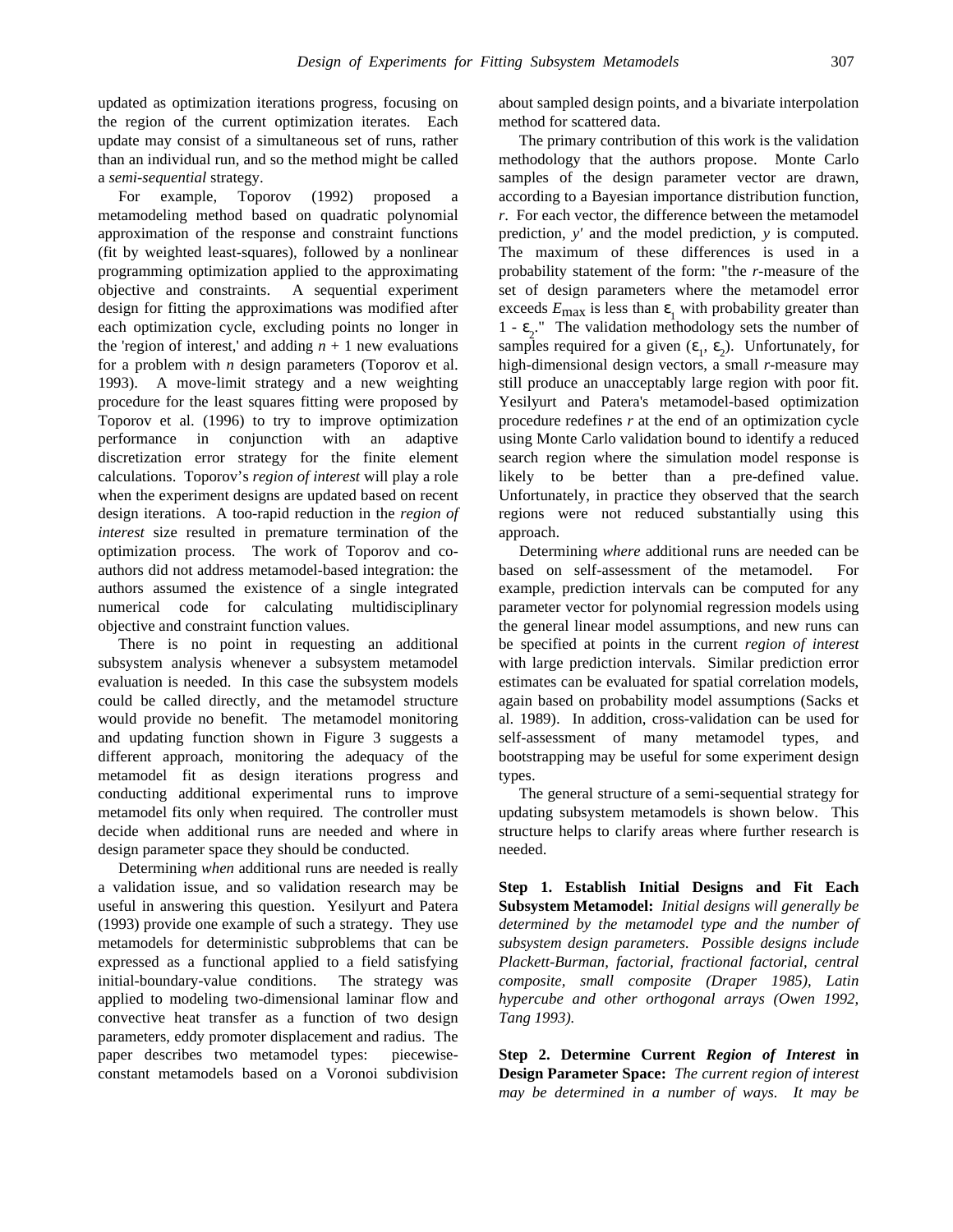*specified by the user, or defined as the convex hull of a specified number of most recent iterates, or defined as the rectangular region bounded by the coordinatewise maxima and minima for each design parameter over the specified number of most recent iterates, for example.*

**Step 3. Monitor Current** *Region of Interest***:** *If the current region of interest changes, as indicated for example by i) a specified number of iterates outside the current region, ii) a specified reduction in the space spanned by iterates within the current region, or iii) a signal from the user, then go to Step 4. Otherwise, return to Step 2.*

**Step 4. Assess Fit of Metamodels on Current** *Region of Interest* **Against Current Fit Criteria:** *The fit criteria may change depending on the stage of the design process and on the particular submodel. Fit may be assessed by validation runs selected according to a validation run experiment design strategy, or by crossvalidation, or by a metamodel-specific self-measure of prediction error, or by a combination of these methods.*

**Step 5a. Update the Metamodel Using a Revised Experiment Design:** *If the current fit criterion is not satisfied, determine a set of existing and new runs to fit the metamodel. Conduct the new set of runs of the subsystem model. Use the selected set of new and existing runs to fit a new subsystem metamodel. Repeat Step 4.*

**Step 5b. Update Estimate of Metamodel Uncertainty over Current** *Region of Interest***:** *If the current fit criterion is satisfied, update the estimate of the subsystem metamodel uncertainty and return to Step 2.*

The example in the next section implements a very simple version of this approach.

#### **5 AN EXAMPLE**

In this example, the subsystem model has a single design parameter, a single numerical output, and is deterministic. It is the function  $f(x) = 1/(1+x^2)$  over an initial *region of interest* corresponding to the interval [- 5,5]. Runge (1901) shows the failure of polynomial basis functions to approximate this response function, and this situation is also described in Schumaker (1981). A simple quartic polynomial fitted by least squares will be used for the metamodel. The design goal is assumed to be maximization of the function over the initial region of interest.

The example is not meant to illustrate a *good* strategy, but only to give an instance of the general procedure described in Section 4. The example extends through three iterations of Step 5b. The resulting fit is compared at each iteration with a simultaneous design consisting of 101 evenly spaced points (0.1 increment) between -5 and 5.

Step 1: the initial design consists of 21 evenly spaced *x* values between -5 and 5. The resulting least-squares fit is shown in the top plot of Figure 4. This figure shows three curves: the true subsystem model response is coded as 'A,' the 101-run simultaneous design metamodel is plotted as 'B,' and the 21-run initial semi-sequential design as 'C.' The 21-run design produces virtually the same fit as the simultaneous design in this example, and so the 'B' and 'C' plot symbols overlap.

Step 2: Based on the form of the initial metamodel, the *region of interest* is arbitrarily reduced to the interval [–1, 1].

Step 3: Since the *region of interest* changed, Step 4 is executed.

Step 4: Fit may be assessed in a number of ways. In this example, whenever the *region of interest* changes, the fit is assumed to be unsatisfactory.

Step 5a: A design of 21 evenly spaced points in [-1, 1] is used to augment the initial 21-run design. The results are shown in the middle plot in Figure 4. Note that the error is reduced in comparison with the 'C' metamodel in the top plot, for the current *region of interest.* (The error is more extensive elsewhere.)

Step 4: The fit is assumed adequate after an augmenting design.

Step 5b: No error estimate is provided in this example.

Step 2 . . . Step 5b: The process repeats, with an arbitrarily selected *region of interest* of [-.5, +.5] at this iteration, and  $[-.25, +.25]$  at the third iteration. The results of the third iteration are shown in the lower plot. The fit shows further improvement over the *region of interest* [-.25, .25] in comparison with the upper plots.

The advantage of a semi-sequential strategy is illustrated even by this simple example: the middle and lower sequential metamodels based on 42 and 84 runs, respectively, both show greater fidelity in the region near the maximum than the 101-run simultaneous design.

#### **6 SUMMARY**

Integration strategies for system-level design are important in an era of concurrent engineering, when system-level design decisions involve detailed information about subsystem performance. Using a metamodel-based integration strategy permits an attractive compromise between model fidelity and the ease of subsystem integration.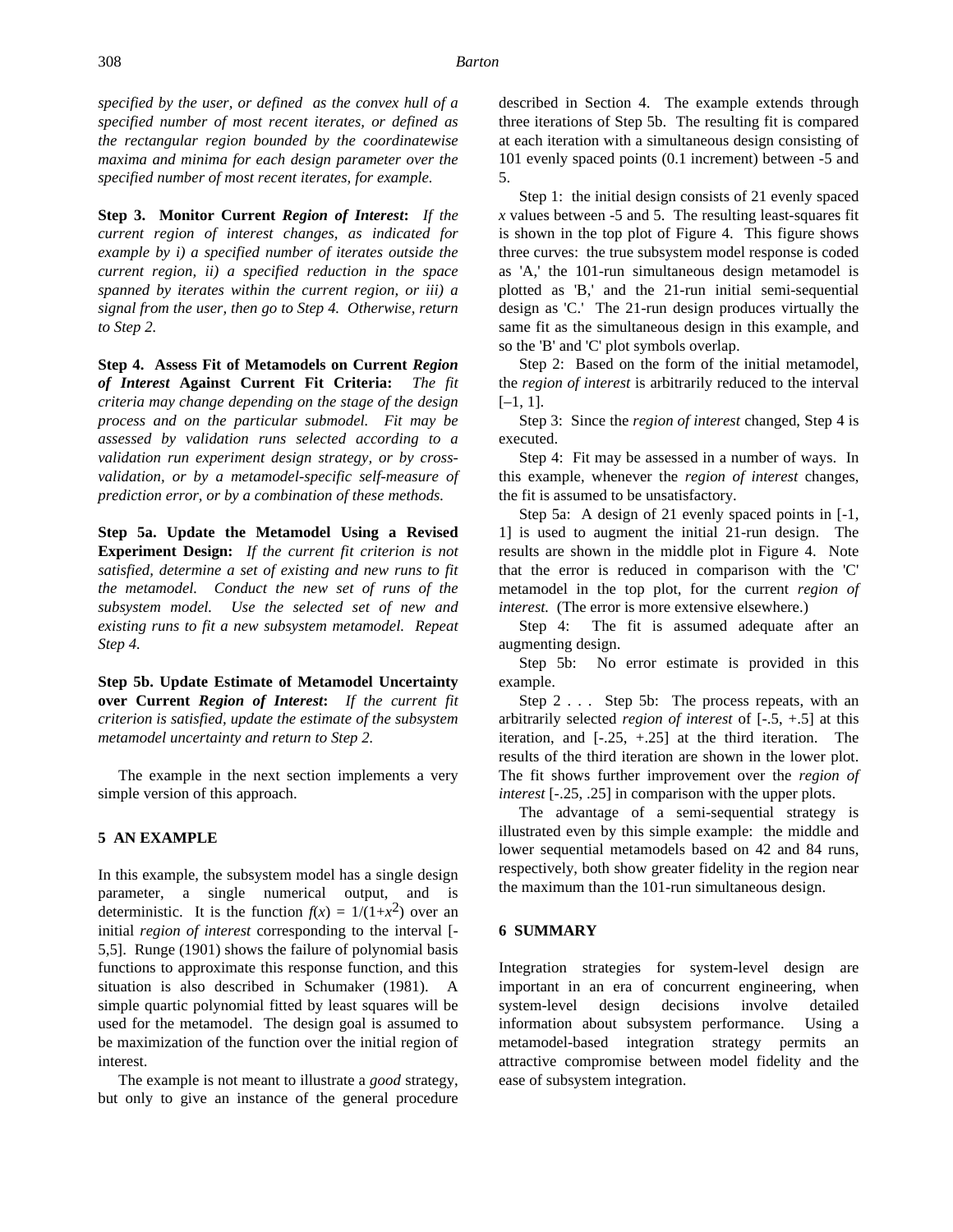

Figure 4: A Comparison of Semi-Sequential Designs with a 101-Run Simultaneous Design for Fitting  $y =$  $1/(1+x^2)$ 

Critical to the success of such a strategy is an effective experiment design methodology. We have presented one general structure: a semi-sequential design approach. Key areas for research in developing this structure include i) how to define a *region of interest* and how to determine its current extent, ii) how to asses the adequacy of metamodel fit over the region, iii) how to select an experiment design composed of existing and new runs given a region of interest, a metamodel type, and an assessment of adequacy of fit, and iv) how to determine when the *region of interest* has changed enough to warrant reassessment.

## **ACKNOWLEDGMENTS**

This research was supported in part by NSF grant DMI-9700040 and by a Total Quality Management Grant from the IBM Corporation. Thanks to Robin Barton and Martin Meckesheimer for their patience and proofreading.

- Arrow, K. J. 1951. *Social choice and individual values*. New York: John Wiley.
- Barton, R. R. 1992. Metamodels for simulation inputoutput relations, *Proceedings of the 1992 Winter Simulation Conference*, ed. D. Goldsman, J. Swain, J. Wilson, 411-418. IEEE, Piscataway, New Jersey.
- Barton, R. R. 1994. Metamodeling: a state of the art review, *Proceedings of the 1994 Winter Simulation Conference*, ed. J. D. Tew, M. S. Manivannan, D. A. Sadowski, and A. F. Seila, 237-244. IEEE, Piscataway, New Jersey.
- Chen, W., J. K. Allen, D. P. Schrage and F. Mistree. 1996. Statistical experimentation for affordable concurrent design. *6th AIAA/NASA/ISSMO Symposium on Multidisciplinary Analysis and Optimization*, 921-930. AIAA, Reston, Virginia.
- DeLong, H. 1991. *A refutation of Arrow's theorem.* Lanham, Maryland: University Press of America.
- Donohue, J. M., E. C. Houck and R. H. Myers. 1993. A sequential experimental design procedure for the estimation of first- and second-order simulation metamodels. *ACM Transactions on Modeling and Computer Simulation* 3: 190-224.
- Draper, N. R. 1985. Small composite designs. *Technometrics* 27: 173-180.
- Fishburn, P. C. 1987. *Interprofile conditions and impossibility.* New York: Harwood Academic Publishers.
- Hazelrigg, G. A. 1996a. The implications of Arrow's impossibility theorem on approaches to optimal engineering design. *Journal of Mechanical Design* 118: 161-164.
- Hazelrigg, G. A. 1996b. *Systems engineering: an approach to information-based design.* Upper Saddle River, New Jersey: Prentice-Hall.
- Kleijnen, J. P. C. 1975. A comment on Blanning's metamodel for sensitivity analysis: the regression metamodel in simulation. *Interfaces* 5: 21-23.
- Luce, R. D. and H. Raiffa. 1957. *Games and decisions.* New York: John Wiley.
- Messac, A. 1996. From the dubious art of constructing objective functions to the application of physical programming. *6th AIAA/NASA/ISSMO Symposium on Multidisciplinary Analysis and Optimization*, 1857-1867. AIAA, Reston, Virginia.
- Mistree, F., B. Patel and S. Vadde. 1994. On modeling multiple objectives and multi-level decisions in concurrent design, in *Advances in Design Automation - 1994*, eds. B.J. Gilmore, D.A. Hoeltzel, D. Dutta, and H.A. Eschenauer. ASME DE-Vol. 69-2: 151- 161.

#### **REFERENCES**